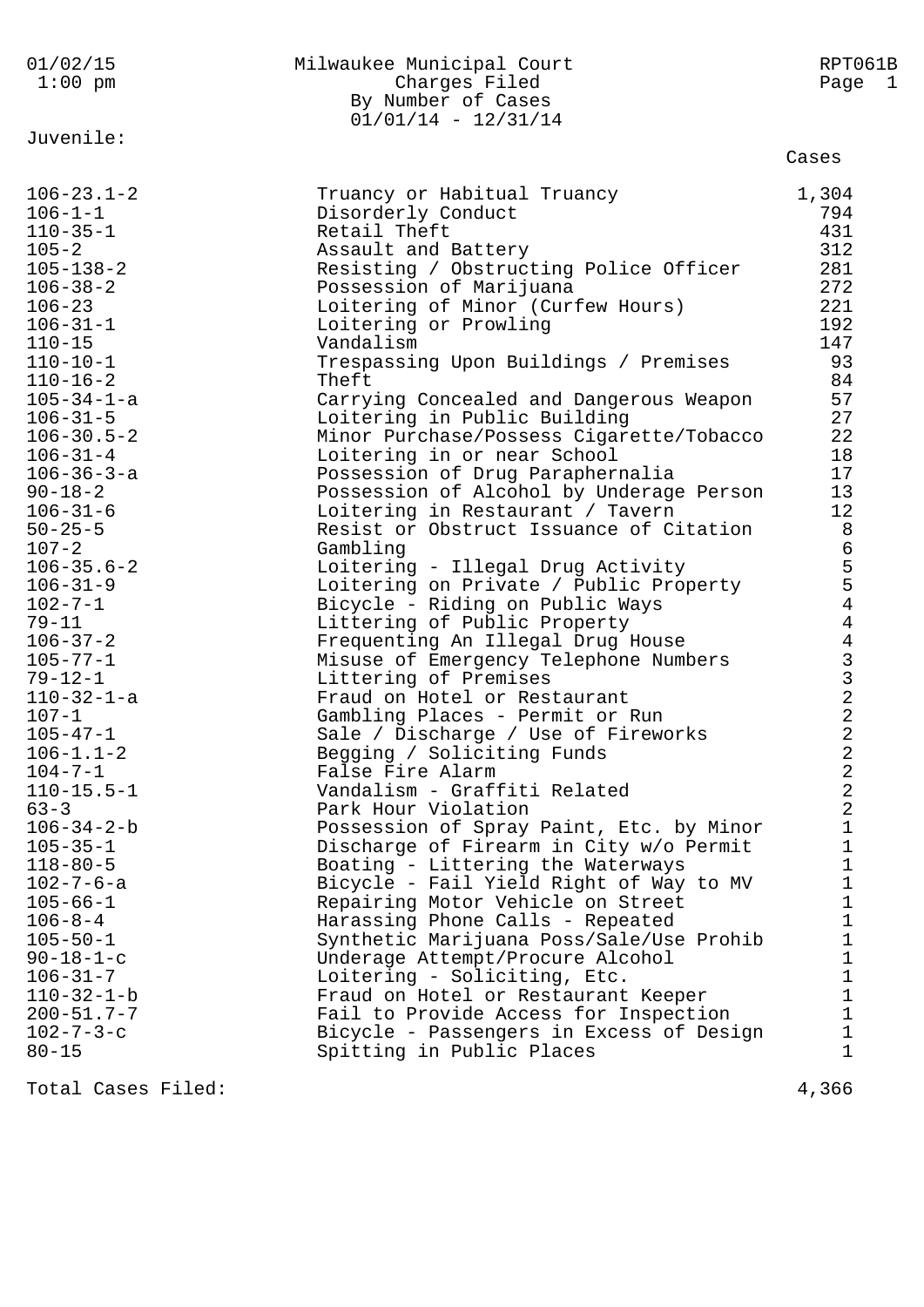| 01/02/15<br>$1:00$ pm | Milwaukee Municipal Court<br>Charges Filed<br>By Number of Cases<br>$01/01/14 - 12/31/14$ | RPT061B<br>Page<br>- 2 |
|-----------------------|-------------------------------------------------------------------------------------------|------------------------|
| Ordinances:           |                                                                                           | Cases                  |
| $106 - 1 - 1$         | Disorderly Conduct                                                                        | 4,007                  |
| $110 - 35 - 1$        | Retail Theft                                                                              | 3,053                  |
| 200 through 295       | Building Code Violations                                                                  | 2,993                  |
| $101 - 34 - 1$        | Contested Parking Citation(s)                                                             | 2,436                  |
| $105 - 2$             | Assault and Battery                                                                       | 1,804                  |
| $106 - 23.1 - 2$      | Truancy or Habitual Truancy                                                               | 1,764                  |
| $105 - 138 - 2$       | Resisting / Obstructing Police Officer                                                    | 1,655                  |
| $106 - 38 - 2$        | Possession of Marijuana                                                                   | 1,382                  |
| $110 - 15$            | Vandalism                                                                                 | 1,149                  |
| $110 - 10 - 1$        | Trespassing Upon Buildings / Premises                                                     | 1,143                  |
| $106 - 31 - 1$        | Loitering or Prowling                                                                     | 1,072                  |
| $106 - 23.3 - 2$      | Contributing to Truancy                                                                   | 730                    |
| $106 - 36 - 3 - a$    | Possession of Drug Paraphernalia                                                          | 567                    |
| $200 - 51.7 - 7$      | Fail to Provide Access for Inspection                                                     | 547                    |
| $110 - 16 - 2$        | Theft                                                                                     | 518                    |
| $106 - 1.8 - 1$       | Public Drinking                                                                           | 454                    |
| $200 - 51.7 - 4 - a$  | Registration Stmt Reqd - Vacant Building                                                  | 412                    |
| $80 - 63 - 1$         | Excessive Noise Prohibited                                                                | 399                    |
| $106 - 1.1 - 2$       | Begging / Soliciting Funds                                                                | 261                    |
| $90 - 18 - 1 - a - 1$ | Sale of Alcohol to Underaged Person                                                       | 228                    |
| $106 - 23$            | Loitering of Minor (Curfew Hours)                                                         | 224                    |
| $106 - 31 - 7$        | Loitering - Soliciting, Etc.                                                              | 220                    |
| $106 - 31 - 6$        | Loitering in Restaurant / Tavern                                                          | 195                    |
| $105 - 77 - 1$        | Misuse of Emergency Telephone Numbers                                                     | 175                    |
| $105 - 34 - 1 - a$    | Carrying Concealed and Dangerous Weapon                                                   | 175                    |
| $118 - 80 - 1$        | Boating - Adoption of State Statutes                                                      | 174                    |
| $90 - 18 - 2$         | Possession of Alcohol by Underage Person                                                  | 173                    |
| $106 - 35.6 - 2$      | Loitering - Illegal Drug Activity                                                         | 122                    |
| $78 - 17 - 1$         | Dog and Cat Licenses Required                                                             | 108                    |
| $79 - 11$             | Littering of Public Property                                                              | 97                     |
| $78 - 19 - 1$         | Permitting Animal at Large                                                                | 92                     |
| $106 - 30 - 2 - a$    | Sale of Cigarettes to Minor/Underage                                                      | 92                     |
| $90 - 19 - 1$         | Presence of Minor at Licensed Premises                                                    | 83                     |
| $50 - 25 - 5$         | Resist or Obstruct Issuance of Citation                                                   | 81                     |
| $106 - 37 - 2$        | Frequenting An Illegal Drug House                                                         | 79                     |
| $106 - 31 - 5$        | Loitering in Public Building                                                              | 79                     |
| $106 - 31 - 9$        | Loitering on Private / Public Property                                                    | 69                     |
| $92 - 3 - 3 - a$      | Junk Collector/Dealer - License Required                                                  | 65                     |
| $78 - 22 - 3$         | Pit-Bull/Rottweiler - Behavior Class Req                                                  | 62                     |
| $66 - 22 - 1 - a$     | Create/Knowing Allow Lead-Based Nuisance                                                  | 58                     |
| $106 - 35 - 2$        | Loitering - Soliciting Prostitute                                                         | 57                     |
| $79 - 12 - 1$         | Littering of Premises                                                                     | 55                     |
| $78 - 22 - 2$         | Pit Bull/Rottweiler - Yard / Kennel Reqs                                                  | 54                     |
| $107 - 2$             | Gambling                                                                                  | 54                     |
| $105 - 78 - 2$        | Abandoned 911 Calls - Repeated                                                            | 41                     |
| $63 - 3$              | Park Hour Violation                                                                       | 38                     |
| $106 - 8 - 2$         | Harassing Phone Call                                                                      | 35                     |
| $214 - 7 - 2 - b - 1$ | Annual Fire Inspection Required                                                           | 35                     |
| $100 - 59 - 3 - a$    | PP Veh Pass - Refuse to Pay Fare in Adv                                                   | 33                     |
| $106 - 8 - 4$         | Harassing Phone Calls - Repeated                                                          | 33                     |
| $106 - 30.5 - 2$      | Minor Purchase/Possess Cigarette/Tobacco                                                  | 31                     |
| $106 - 31 - 4$        | Loitering in or near School                                                               | 28                     |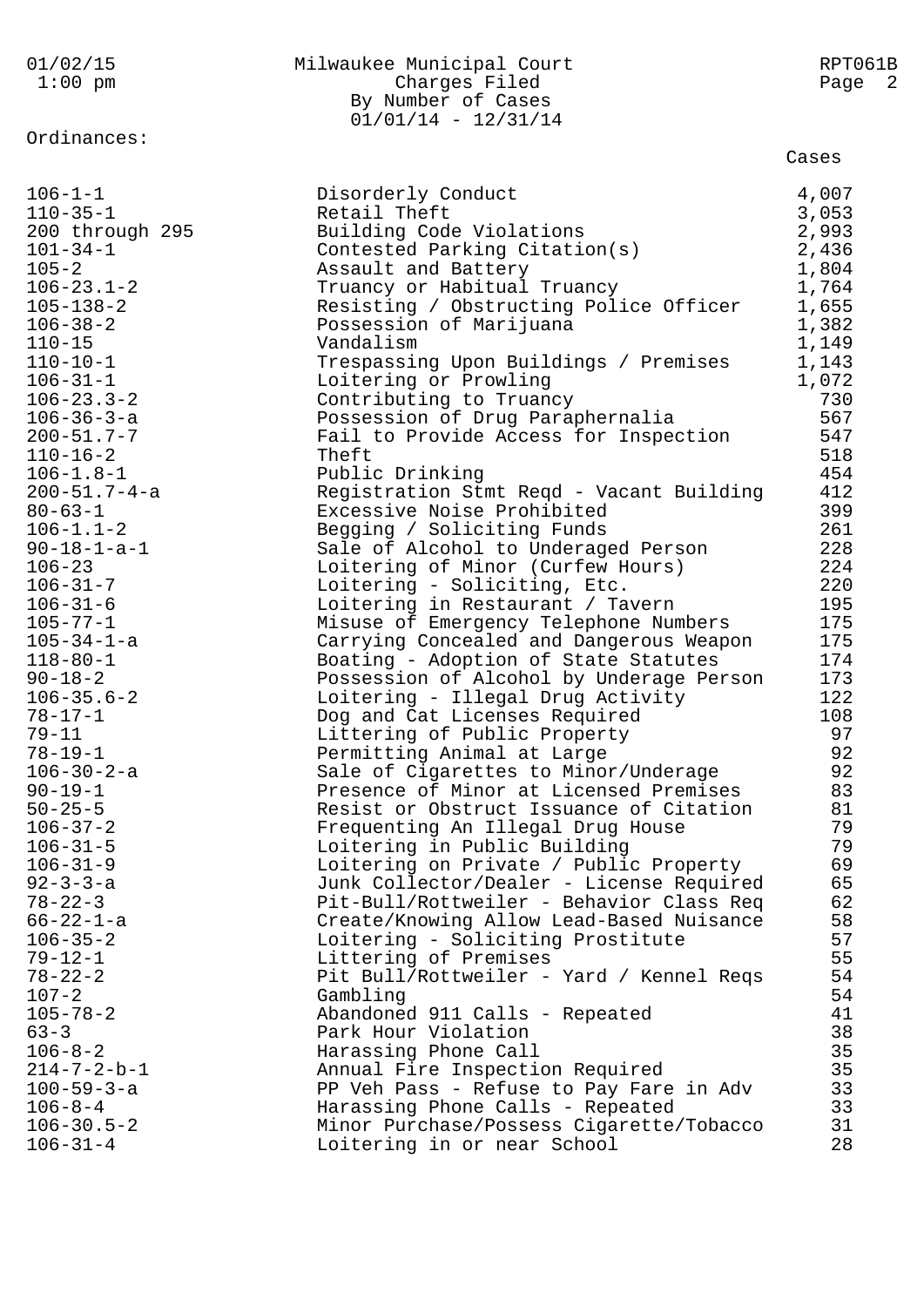Ordinances:

# 01/02/15 Milwaukee Municipal Court RPT061B Charges Filed By Number of Cases 01/01/14 - 12/31/14

| $106 - 23.2$            | Contributing to Delinquency of Minor     | 28              |
|-------------------------|------------------------------------------|-----------------|
| $105 - 75 - 15 - a$     | Excessive False Alarms                   | 26              |
| $106 - 31 - 8$          | Loitering in a Parking Lot or Structure  | 26              |
| $106 - 5 - 2$           | Indecent Exposure                        | 25              |
| $78 - 23 - 1 - a$       | Dangerous Animal Regulations             | 23              |
| $102 - 7 - 1$           | Bicycle - Riding on Public Ways          | 23              |
| $108 - 5 - 1 - a$       | Public Dance Hall - License Required     | 21              |
| $110 - 32 - 1 - a$      | Fraud on Hotel or Restaurant             | 20 <sub>o</sub> |
| $90 - 19 - 2 - a - 1$   | Allow Underage on Premises               | $20\,$          |
| $78 - 19 - 2$           | Setting Animal at Large                  | 19              |
| $90 - 8 - 1$            | Responsible Person on Premises Req'd     | 18              |
| $89 - 8$                | Escort License Required                  | 18              |
| $78 - 29 - 1$           | Animal Disturbing Peace                  | 18              |
| $90 - 3 - 1$            | Liquor License Required                  | 18              |
| $105 - 47 - 1$          | Sale / Discharge / Use of Fireworks      | 18              |
| $214 - 27 - 4$          | Smoke Detectors Not Operative            | 17              |
| $200 - 42 - 2 - c$      | Illegal Occupancy -- No Cert / Unfit     | 17              |
| $106 - 23 - 2$          | Responsibility of Parents (Curfew)       | 17              |
| $90 - 18 - 3$           | Misrepresenting Age to Receive Alcohol   | 16              |
| 295                     | Zoning Violations                        | 14              |
| $110 - 32 - 1 - b$      | Fraud on Hotel or Restaurant Keeper      | 14              |
| $107 - 1$               | Gambling Places - Permit or Run          | 14              |
| $78 - 3 - 1$            | Animal Owner's Duty to Restrain, Etc.    | 13              |
| $200 - 42 - 2 - d$      | Illegal Occupancy -- No Cert / Unfit     | 13              |
| $295 - 403 - 3 - b$     | Paved or Approved Surface Required       | 13              |
| $105 - 50 - 1$          | Synthetic Marijuana Poss/Sale/Use Prohib | 13              |
| $200 - 11 - 5$          | Building, Structure, Etc. Unsafe / Unfit | 13              |
| $78 - 31 - 1 - a$       | Cruelty to Animals                       | 12              |
| $110 - 15.5 - 1$        | Vandalism - Graffiti Related             | 12              |
| $78 - 31 - 2$           | Cruelty to Animals - Food and Water Reqs | 12              |
| $68 - 4.3 - 2$          | Convenience Food Store Regulations       | 12              |
| $78 - 22 - 1$           | Pit-Bull/Rottweiler - Leash Requirements | 12              |
| $80 - 15$               | Spitting in Public Places                | 12              |
| $80 - 65 - 4$           | Noise Nuisances                          | 12              |
| $92 - 3 - 8 - n - 2$    | Junk Collector/Dealer - MV Signage Req'd | 11              |
| $92 - 3 - 8 - L$        | Junk Coll/Dealer-Fail Report Stolen Prop | 11              |
| $79 - 40 - 1$           | Unauthorized Removal of Recyclables      | 11              |
| $90 - 4 - 10 - a$       | Class D Operator's Liquor License        | 11              |
| $78 - 31 - 3 - a$       | Cruelty to Animals - Lack of Shelter     | 10 <sub>o</sub> |
| $68 - 4 - 1 - a$        | Food Dealers License Required            | 10 <sub>o</sub> |
| $92 - 11.5 - 1$         | Secondhand Sales - Article Not Owned     | 9               |
| $80 - 44 - 2$           | Dumping Prohibited                       | 9               |
| $105 - 48 - 1$          | Smoking Prohibited - Adoption State Law  |                 |
| $244 - 18 - 2$          | Snipe Advertising Prohibited             |                 |
| $75 - 17 - 1$           | False Call for Emergency Services        |                 |
| $85 - 23 - 4 - a$       | Licensed Estab - Exceeding Occupy Limit  | 99998           |
| $104 - 7 - 1$           | False Fire Alarm                         |                 |
| $100 - 59 - 13$         | PP Vehicle - Daily Trip Records Req'd    | $\,8\,$         |
| $295 - 505 - 4 - b - 4$ | Exceed Max Number Parked Vehicles on Lot | $\,8\,$         |
| $295 - 603 - 1$         | Commercial Lot - Land Use Violation      | $\,8\,$         |
| $90 - 3 - 2$            | Alcohol Sales - Premises License Reqd    | $\,8\,$         |
| $106 - 30 - 3 - c$      | Sell Cig in Package/Container w/o Stamp  | 8               |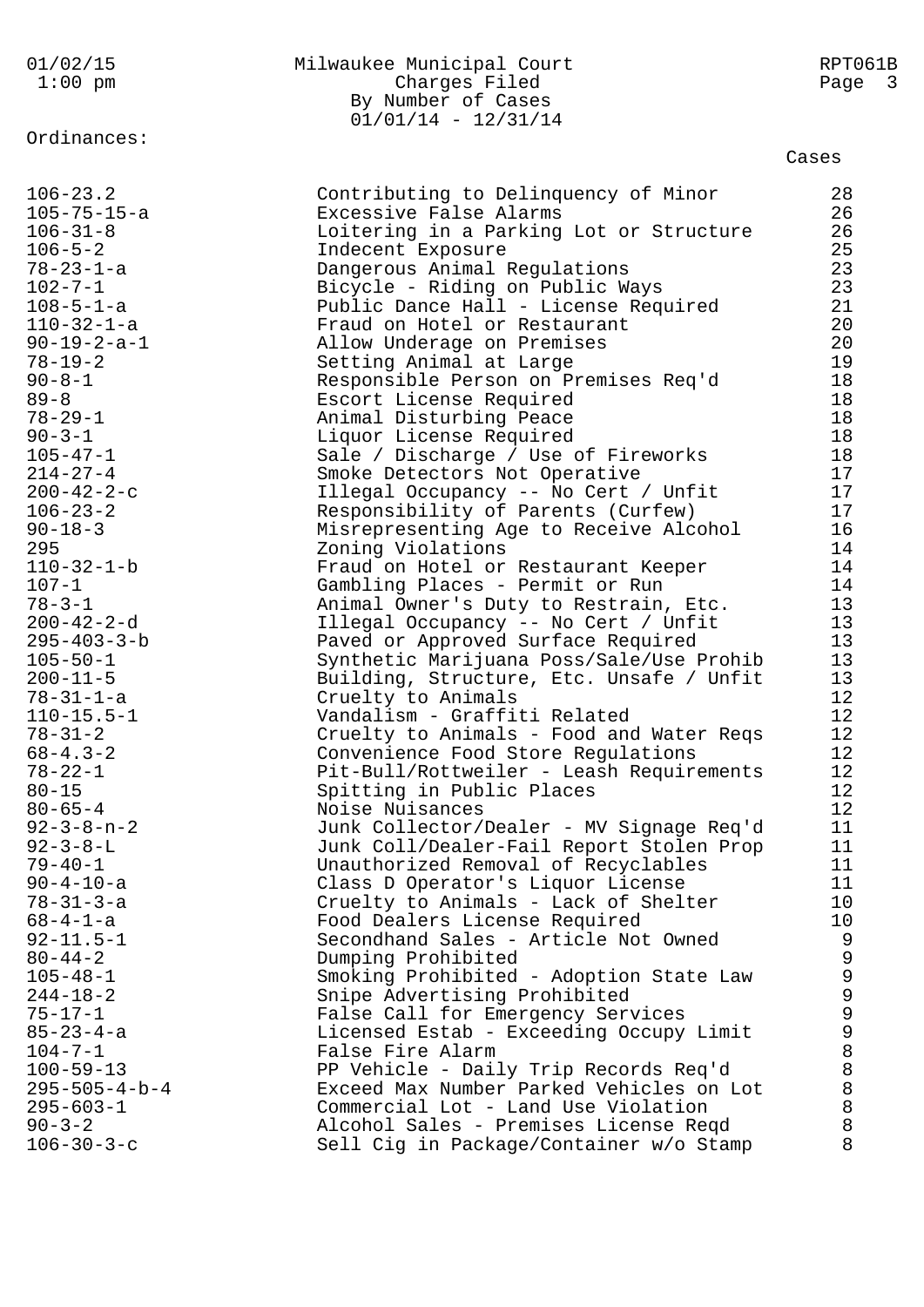# Ordinances:

## 01/02/15 Milwaukee Municipal Court RPT061B Charges Filed Page 4 By Number of Cases  $01/01/14 - 12/31/14$

| $90 - 18 - 1 - c$                  | Underage Attempt/Procure Alcohol                                           | 8              |
|------------------------------------|----------------------------------------------------------------------------|----------------|
| $78 - 31 - 3 - c$                  | Cruelty to Animals - Lack Proper Shelter                                   | 8              |
| $92 - 3 - 8 - n - 1$               | Junk Collector/Dealer - MV Sticker Req'd                                   | 7              |
| $106 - 31 - 2$                     | Loitering in or near a Dwelling Area                                       | 7              |
| $110 - 12 - 1 - a$                 | Landlord - Forcible Entry Prohibited                                       | 7              |
| $90 - 15 - 3 - a - 1$              | Class B Premises Allow Patron After Hrs                                    | 7              |
| $84 - 43 - 2$                      | Cigarette and Tobacco License Required                                     | 7              |
| $78 - 19 - 3$                      | Animal Litter Nuisance                                                     | 6              |
| $303 - 11 - 1$                     | Financial Disclosure Required                                              | 6              |
| $105 - 34 - 1 - b$                 | Carrying Concealed Firearm                                                 | 6              |
| $78 - 31 - 4$                      | Cruelty to Animals - Leash Requirements                                    | 6              |
| $90 - 21$                          | Disorderly Premises Prohibited                                             | 6              |
| $295 - 503 - 1$                    | Residential Lot - Land Use Violation                                       | 6              |
| $78 - 23 - 2$                      | Dangerous Animal - Leash and Muzzle Req                                    | 5              |
| $200 - 11 - 4$                     | Illegal Occupancy and Use                                                  | 5              |
| $110 - 18 - 1$                     | Tapping of Public Utilities Prohibited                                     | 5              |
| $110 - 36 - 1 - b$                 | Possession of Shopping Cart                                                |                |
| $200 - 53 - 5 - a$                 | Fail to Inform Tenant of Inspection                                        | $\frac{5}{5}$  |
| $225 - 3 - 4$                      | Plumbing - Permit Req'd                                                    | $\overline{4}$ |
| $78 - 27 - 1$                      | Failure to Surrender Rabid Animal                                          | $\overline{4}$ |
| $68 - 41 - 7 - c$                  | Food Peddlers - Sales on Public Way Only                                   | $\overline{4}$ |
| $66 - 22 - 4 - h - 1$              | Permit Required to Conduct Lead Reduc.                                     | $\overline{4}$ |
| $105 - 35 - 1$                     | Discharge of Firearm in City w/o Permit                                    | $\overline{4}$ |
| $95 - 1 - 2$                       | Direct Sellers License Required                                            | $\overline{4}$ |
| $85 - 23 - 2$                      | Licensed Estab - Occ Limit to be Posted                                    | $\overline{4}$ |
| $118 - 80 - 7$                     | Swimming within Harbor Where Prohibited                                    | $\overline{4}$ |
| $68 - 3$                           | Impure Food, Water, Drugs or Ice                                           | $\overline{4}$ |
| $101 - 20 - 1$                     | Unnecessary Vehicle Noises Prohibited                                      | $\overline{4}$ |
| $100 - 54 - 1 - a$                 | PP Vehicle - Driver's License Required                                     | $\overline{4}$ |
| $100 - 50 - 1 - a$                 | Public Passenger Vehicle - Permit Req'd                                    | $\overline{4}$ |
| $106 - 11$                         | Mashing                                                                    | $\overline{4}$ |
| $106 - 34 - 2 - b$                 | Possession of Spray Paint, Etc. by Minor                                   | $\overline{4}$ |
| $68 - 21 - 1$                      | Food Dealer License Required                                               | $\overline{4}$ |
| $295 - 503 - 3 - b$                | Residential Lot - Improper Veh Repair                                      | $\frac{3}{3}$  |
| $78 - 5 - 3$                       | Keep Animal in City - Exceed # Permitted                                   |                |
| $66 - 22 - 10 - a$                 | Lead Clearance Standards                                                   | 3              |
| $100 - 59 - 1 - a$                 | PP Vehicle - License to Be Exhibited                                       | ゝ              |
| $118 - 80 - 5$                     | Boating - Littering the Waterways                                          | 3              |
| $102 - 9 - 2$                      | Bicycle - Lack of Eqmt for Oper in Dark                                    | 3              |
| $200 - 24 - 1$                     | Building Permit Required                                                   | 3              |
| $79 - 5.5 - 1$<br>$92 - 3 - 8 - c$ | Waste Containers - Removal of Contents                                     | 3              |
| $214 - 23 - 1$                     | Junk Seller - Personal Information Req'd                                   | 3<br>3         |
| $105 - 66 - 1$                     | Smoke Alarms - 10 Yr Battery Required<br>Repairing Motor Vehicle on Street | 3              |
| $118 - 62 - 2$                     | Loitering on Bridge Prohibited                                             | 3              |
| $200 - 42 - 2 - a$                 | Certificate of Occupancy / Zoning Req'd                                    | 3              |
| $90 - 16 - 1$                      | Display of License - Posting Required                                      | 3              |
| $106 - 21 - 4$                     | Theft of Library Material                                                  | 3              |
| 225                                | Plumbing and Drainage                                                      | 3              |
| $214 - 3$                          | Adoption of Model Fire Code                                                | $\overline{a}$ |
| $90 - 15 - 3 - a - 3$              | Class B Premises Patron Enter After Hrs                                    | $\overline{a}$ |
| $92 - 3 - 8 - e$                   | Junk Collector/Dealer - Records Reg Prop                                   | 2              |
|                                    |                                                                            |                |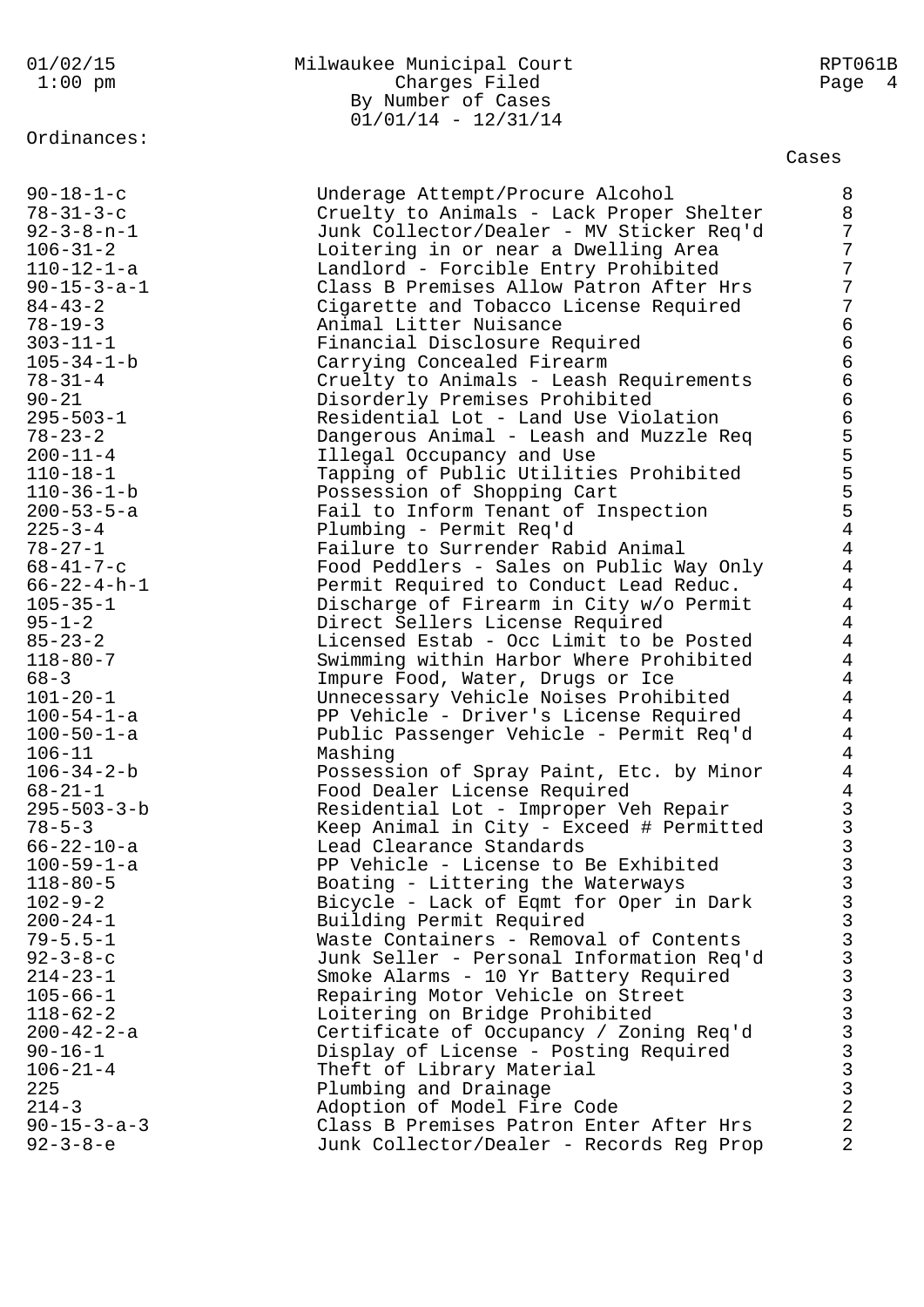01/02/15 Milwaukee Municipal Court RPT061B 1:00 pm Charges Filed Page 5 By Number of Cases 01/01/14 - 12/31/14 Ordinances: Cases 79-5.7-1 Waste Containers - Addition to Contents 2 90-18-1-A-1 2  $66-22-1-A$  2 93-5-1 Secondhand MV Dealer License Req'd 2 295-505-4-b-9 Unregistered Vehicle Parked > 30 Days 2 105-65-1 Abandoned Motor Vehicle or Trailer 2 90-4-4-a Class B Manager's License 2 78-23-3-a Dangerous Animal - Confinement Required 2 90-27-1-d Licensed Premises - Safe Egress Required 2 104-15 Obstruct Police/Fireman During Fire 2 78-23-7 Dangerous Animal - Liability Ins Req'd 2 105-45-2 Prohibited Use of Laser Pointer 2 102-7-6-a Bicycle - Fail Yield Right of Way to MV 2 106-34.5-1 Prostitution - Prohibited Conduct 2 80-63-2 Noise Constituting a Nuisance 2 110-11-2-a Refusing to Pay Bus Fare 2 66-12-9-k Fail to Act Results in Asbestos Exposure 2 106-2.1-1 Drinking in a Public Parking Structure 2 90-4-2-b-2 Consumption of Alcohol Class B Premises 2 68-25-6 Food Dealer Operation after Sus/Rev 2 78-7-2-a Animal Fancier Permit Required 1 66-22-4-h-11 Failure to Comply w/Local, St, Fed Law 1 68-51 Food License - Sanitary Regulations 1 78-31-3-b Cruelty to Animals - Lack of Shade 1 102-7-3-c Bicycle - Passengers in Excess of Design 1 66-12-9-g Conduct Asbestos Abatement w/o Permit 1 80-6.2 Excess Discharge Air Polluting Materials 1 66-22-1 Lead Based Nuisance Prohibited 1 80-10-6-b Chronic Nuisance Premises 1 66-12-3 Asbestos Prohibited 1 95-15-2-a Door to Door Solicitation - Police Regis 1 90-4-4-c Class B Licensee's Responsibility 1 106-31-1-7-1 Performing Lewd Acts in Public 1 85-34-1 Filing False/Fradulent Information 1 68-01 Food License Regs-Adoption of State Code 1 101-5.5-1-a Excessive Size/Weight/Load Permit Req'd 1 68-4-9 Obstruction Health Department Employee 1 80-48-3 Elimination of Rat Feeding Places Req'd 1 90-31-1 Refilling of Liquor Bottle 1 106-8-1 Obscene Phone Call 1 275-32-3-a Exterior Wood Surfaces Protected 1 78-31-3-d Cruelty to Animals - Kept in Garage/Shed 1 295-803-1 Industrial Lot - Land Use Violation 1 79-4-1-b Portable Waste Container Content Reqs 1 90-39-1 Alcoholic Beverages on School Premises 1 106-31-3 Loitering in Public Restroom 1 110-12-1-b Tenant - Denial of Access to Landlord 1 218 Razing of Buildings 1 79-14-2 Unauth Use of Neighborhood Dumpsters 1 90-20 Sale of Intoxicant to Intoxicated Person 1 275-81-5 Sanitation - Maintenance of Premises 1 66-22-9 Improper Lead Abatement 1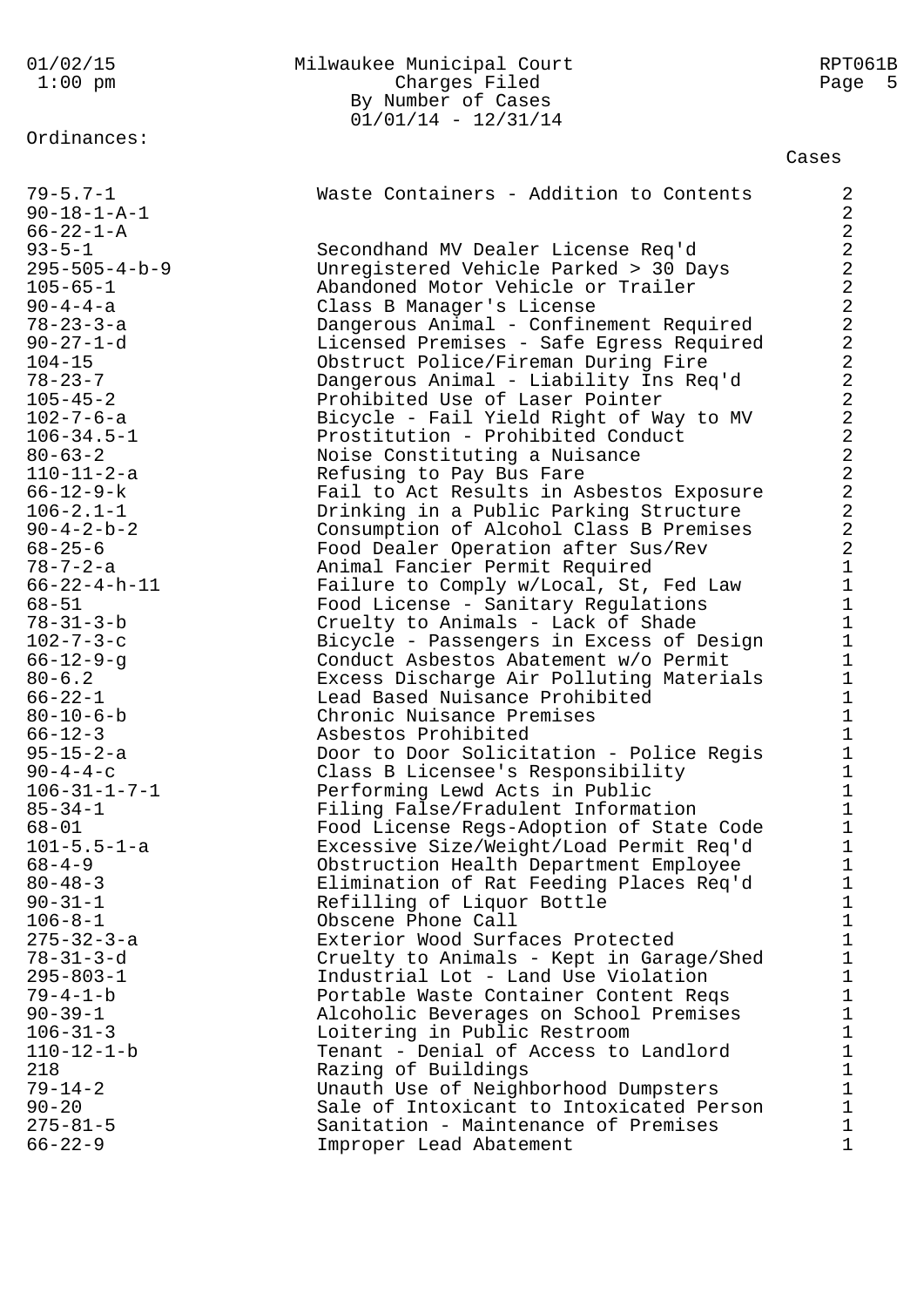| 01/02/15              | Milwaukee Municipal Court                                    | RPT061B                                    |  |
|-----------------------|--------------------------------------------------------------|--------------------------------------------|--|
| $1:00$ pm             | Charges Filed<br>By Number of Cases<br>$01/01/14 - 12/31/14$ | Page 6                                     |  |
| Ordinances:           |                                                              |                                            |  |
|                       |                                                              | Cases                                      |  |
| $110 - 1$             | Damaging/Tampering w/Coin Machine, Etc.                      | 1                                          |  |
| $90 - 18 - 1 - a - 2$ | Sale/traffic Alcohol to Underaged Person                     | $\mathbf 1$                                |  |
| $105 - 56 - 2 - a$    | Sale on Public Premises without Consent                      | $\mathbf 1$                                |  |
| $66 - 22 - 4 - h - 3$ | Certified Lead Supervisor Not on Project                     | $\frac{1}{1}$                              |  |
| $105 - 64 - 1$        | Vehicle Parked on Private Property                           |                                            |  |
| $90 - 32 - 1$         | Fraud on Tavernkeeper                                        | $\begin{array}{c} 1 \\ 1 \\ 1 \end{array}$ |  |
| $68 - 4 - 1 - A$      |                                                              |                                            |  |
| $84 - 20 - 15 - a$    | Fraud of Parking Lot Operator                                |                                            |  |
| $102 - 7 - 6 - c$     | Bicycle - Fail Comply w/Traffic Ctrl Sig                     | $\mathbf 1$                                |  |
| $105 - 69 - 2$        | Smelling / Inhaling Harmful Substance                        | $\mathbf 1$                                |  |
| 99999                 | Municipal Violation                                          | $\frac{1}{1}$                              |  |
| $100 - 54 - 1 - b$    | PP Vehicle - Allow Unlicensed Driver                         |                                            |  |
| $90 - 27 - 2$         | Class B Premises - Open Door After Hours                     | $\mathbf 1$                                |  |
| $105 - 48 - 2$        | Smoking in City Building                                     | $\mathbf{1}$<br>$\overline{1}$             |  |
| $102 - 8 - 2$         | Bicycle - Riding on Public Ways                              |                                            |  |
| $106 - 30 - 3 - e$    | Sell Cig in Package/Container w/o Stamp                      | $\mathbf 1$<br>$\mathbf 1$                 |  |
| $118 - 36 - 1$        | Boating - Unauth Use of Private Dock                         |                                            |  |
| Sub Total:            |                                                              | 30,551                                     |  |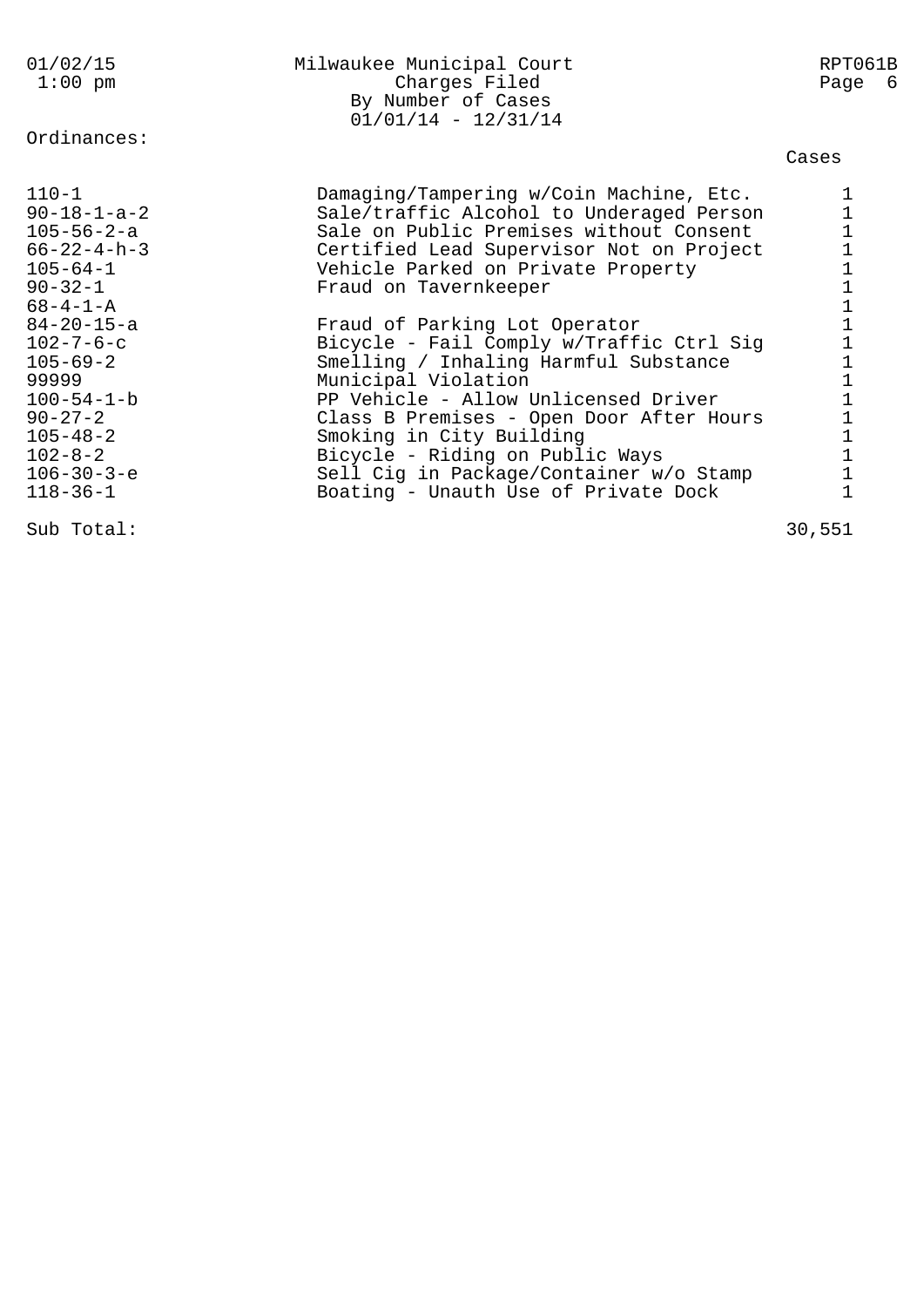# 01/02/15 Milwaukee Municipal Court RPT061B 1:00 pm Charges Filed Page 7 By Number of Cases 01/01/14 - 12/31/14

State Statutes:

| 343.44(1)(a)    | Operating After Suspension               | 12,737 |
|-----------------|------------------------------------------|--------|
| 344.62(1)       | Operate Motor Vehicle without Insurance  | 8,226  |
| 341.04(1)       | Non-Registration of Vehicle              | 5,038  |
| 341.03(1)       | Oper Veh After Sus/Rev or Can of Reg     | 2,892  |
| 343.05(3)(a)    | Operate w/o Valid License                | 2,265  |
| 346.57(5)       | Exceeding Speed Zones/Posted Limits      | 1,506  |
| 341.61(2)       | Display Unauth. Veh. Registration Plate  | 1,344  |
| 346.37(1)(c)1   | Violate Red Traffic Light                | 1,188  |
| 341.15(1)       | Fail/Display Vehicle License Plates      | 866    |
| 346.63(1)(a)    | Operating While Intoxicated              | 769    |
|                 |                                          |        |
| 347.09(1)(a)    | Operate Motor Vehicle w/o 2 Headlights   | 759    |
| 346.46(1)       | Fail/Stop at Stop Sign                   | 649    |
| 347.48(4)(am)   | Safety Belt Violations-Child             | 645    |
| 347.48(2m)(b)   | Vehicle Operator Fail/Wear Seat Belt     | 555    |
| 347.14(1)       | Operate Vehicle w/o Stopping Lights      | 529    |
| 346.63(1)(b)    | Operating While Intoxicated - BAC .1%+   | 514    |
| 343.44(1)(b)    | Operating After Revocation               | 509    |
| 346.04(2)       | Failure To Obey Traffic Officer/Signal   | 493    |
| 346.57(2)       | Unreasonable and Imprudent Speed         | 414    |
| 346.89(1)       | Inattentive Driving                      | 409    |
| 346.18(2)       | Fail/Yield while Making Left Turn        | 334    |
| 346.675(1)      | Veh Owner Liability-Hit and Run          | 304    |
| 347.13(1)       | No Tail Lamp/Defective Tail Lamp-Night   | 297    |
| 346.18(3)       | Fail/Yield Right/Way from Stop Sign      | 257    |
| 341.61(4)       | Possess Fraud. Obtained Registration     | 247    |
| TR305.32(4)(b)2 | Illegal Window Tint                      | 245    |
| 347.06(1)       | Operation w/o Required Lamps Lighted     | 239    |
| TR305.15(5)     | Fail/Maintain High-Mounted Stop Lamp     | 235    |
| 346.04(1)       | Fail/Obey Traffic Officer Signal/Order   | 228    |
| 346.13(1)       | Unsafe Lane Deviation                    | 224    |
|                 |                                          | 210    |
| 343.43(1)(d)    | Violate Driving License Restrictions     |        |
| 346.62(2)       | Reckless Driving-Endanger Safety         | 203    |
| 346.57(3)       | Driving too Fast for Conditions          | 182    |
| 346.14(1)       | Automobile Following Too Closely         | 165    |
| 346.935(3)      | Keep Open Intoxicants in MV              | 163    |
| 347.13(3)       | Operate Vehicle w/o Registration Lamps   | 157    |
| 347.48(2m)(d)   | Ride in Vehicle w/o Wearing Seat Belt    | 150    |
| 344.62(2)       | Operate Motor Vehicle w/o Proof of Ins   | 140    |
| 346.94(12)      | Driving on Bicycle Lane or Way           | 138    |
| 343.305(9)(a)   | Refusal                                  | 128    |
| 342.15(6)(a)    | Failure of Transferee to Obtain Title    | 118    |
| TR305.34(3)     | Cracked/Damaged Vehicle Windshield       | 114    |
| 341.61(5)       | Possess Counterfeit Registration         | 106    |
| 343.18(1)       | Operate w/o Carrying License             | 104    |
| 346.68          | Hit and Run-Unattended Vehicle           | 99     |
| 342.15(5)       | Failure to Transfer Vehicle Title        | 86     |
| 346.935(2)      | Possess Open Intoxicants in MV           | 82     |
| 346.29(2)       | Standing on Roadway                      | 80     |
| 346.19(1)       | Fail/Yield to Stop for Emergency Vehicle | 76     |
| 346.70(1)       | Failure to Notify Police of Accident     | 76     |
| 347.12(1)(a)    | Approaching Operator Fail/Dim MultiBeams | 76     |
| 346.10(2)       | Passing at Intersection                  | 74     |
|                 |                                          |        |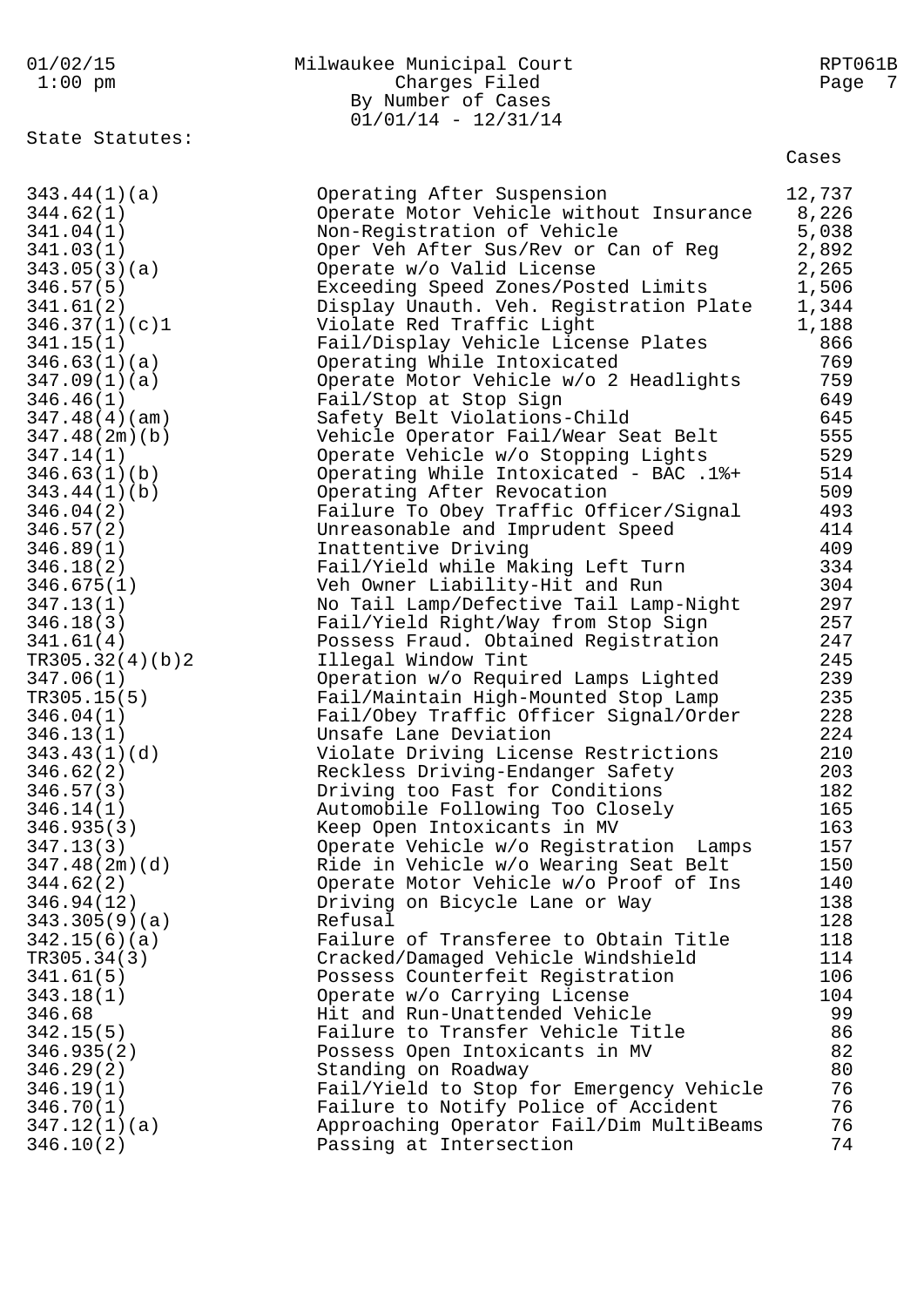# 01/02/15 Milwaukee Municipal Court RPT061B 1:00 pm Charges Filed Page 8 By Number of Cases 01/01/14 - 12/31/14

State Statutes:

| 346.39(1)      | Fail/Stop for Flashing Red Signal        | 74 |
|----------------|------------------------------------------|----|
| TR305.32(6)    | Rear Side Window Excessive Tinting       | 72 |
| 346.05(1)      | Operating Left of Center Line            | 72 |
| 343.45(2)      | Permit Unauthorized Person to Drive      | 71 |
| TR305.32(5)(b) | Rear Window Excessive Tinting            | 69 |
| 343.22(1)      | Fail/Notify DMV of Address/Name Change   | 66 |
| 346.34(1)(b)   | Fail to Signal Turn                      | 65 |
| 346.87         | Unsafe Backing of Vehicle                | 65 |
| TR305.29(2)    | Fail/Maintain Steering System            | 64 |
| 346.63(1)(am)  | Operat. w/ Detectable Level Ctrld Substn | 61 |
| 346.24(2)      | Sudden Pedes/Bike Movement into Traffic  | 61 |
| 346.175(1)(a)  |                                          | 60 |
|                | Owners Liability-Flee/Elude Officer      | 59 |
| 346.37(1)(c)3  | Illegal Right Turn on Red                | 57 |
| TR327.03(5)    | Interstate/Intrastate Driving Rqmts      |    |
| 347.48(2m)(c)  | Operator Fail/Have Passenger/SeatBelted  | 56 |
| 347.39(1)      | Operate Motor Veh. w/o Adequate Muffler  | 55 |
| 346.53(6)      | Parking/Standing where Prohibited        | 55 |
| 346.23(1)      | Fail/Yield at Controlled Intersection    | 55 |
| 346.31(3)(b)   | Improper Left Turn/Intersection          | 51 |
| 346.08         | Unsafe Passing on Right                  | 49 |
| 341.61(3)      | Alter Veh. Registration Plate/Sticker    | 49 |
| 346.69         | Hit and Run-Property Adjacent to Highway | 46 |
| TR327.03(4)    | Violation of Out of Service Notice       | 45 |
| 346.54         | Improper Parking/Standing of Vehicle     | 43 |
| 347.35(1)      | Operate Motor Vehicle w/o Capable Brakes | 42 |
| 346.18(5)      | Fail/Yield Rt/Way from Parked Position   | 42 |
| 346.31(2)      | Improper Right Turn                      | 42 |
| 346.18(1)      | Fail/Yield at Uncontrolled Intersection  | 41 |
| 346.34(1)(a)3  | Unsafe Turn-w/o Reasonable Safety        | 41 |
| 341.15(3)(a)   | Improper Display/Plates (No Plates)      | 40 |
| 346.38(2)      | Bike/Pedes Violate Pedestrian Signal     | 37 |
| 346.88(3)(b)   | Obstructed Driver's Vision-Front View    | 37 |
| 346.15         | Driving Wrong Way on Divided Highway     | 36 |
| TR305.26(3)    | Cracked/Damaged/Poor Reflect on Mirror   | 34 |
| 341.55(2)      | Use Dealer Plate/Veh. Not Dealer-Owned   | 33 |
| 343.52(1m)     | Fraudulent Use of Special ID Card        | 33 |
| 346.37(1)(b)   | Violate Yellow Traffic Signal            | 32 |
| 346.57(4)(e)   | Speeding on City Highway                 | 32 |
| 347.07(2)(b)   | Operate Vehicle w/ NonRed Taillights     | 30 |
| 346.24(1)      | FYR to Pedestrian/uncontroll. Intersect  | 29 |
| 341.55(1)      | Dealer Misuse/Dealer Vehicle Plates      | 27 |
| TR305.32(2)    | Front Driver's Side Window not Operate   | 26 |
| TR305.18(1)(a) | Fail/Equip Required Bumper               | 25 |
| 347.489(1)     | Operate Bike/Cycle w/o Lights/Reflectors | 23 |
|                |                                          | 23 |
| 346.075(2)     | Improper Passing of Stopped Bus          |    |
| 347.12(1)(b)   | Following Operator Fail/Dim MultiBeams   | 23 |
| 343.05(3)(b)   | Operate Motorcycle w/o Valid License     | 22 |
| 347.38(1)      | Defective Horn or Unnecessary Use        | 22 |
| 341.04(2)      | Improper Registration of Vehicle         | 22 |
| TR327.03(1)    | Fed Reg/Safety - General                 | 21 |
| 346.46         | Fail to Stop/Improper Stop at Stop Sign  | 21 |
| 347.07(2)(a)   | Operate Vehicle w/ NonWhite Headlights   | 21 |
|                |                                          |    |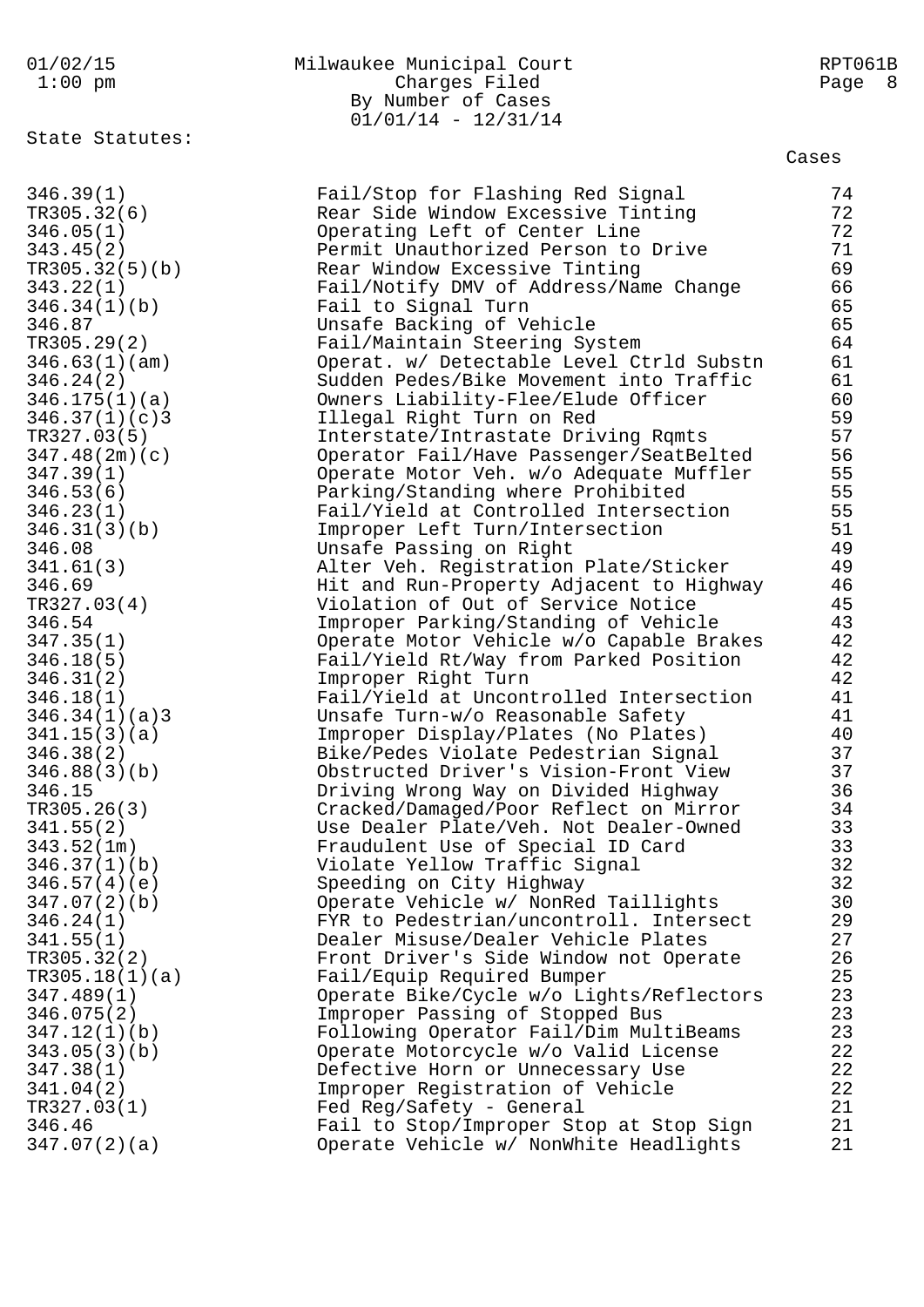# 01/02/15 Milwaukee Municipal Court RPT061B Charges Filed By Number of Cases  $01/01/14 - 12/31/14$

State Statutes:

| 346.09(1)      | Passing into Oncoming Traffic            | 20              |
|----------------|------------------------------------------|-----------------|
| 347.39(2)      | Equip Motor Vehicle with Illegal Muffler | 20              |
| 346.32         | Improper Turn into Driveway/Private Road | 19              |
| TR305.26(1)    | Fail/Equip Required Mirrors              | 18              |
| 346.89(2)      | Operation with TV Visible to Driver      | 18              |
| TR305.09(6)    | Cracked/Broken Lenses/Reflectors         | 18              |
| 346.31(1)      | Fail to Follow Indicated Turn            | 17              |
| 347.40(1)      | Operate Vehicle w/o Rearview Mirror      | 17              |
| 346.33(1)(b)   | Unlawful U/Y Turn - Midblock             | 16              |
| 346.18(4)      | Fail/Yield when Emerging from Alley      | 16              |
| TR305.34(6)    | Illegal Materials on Windshield          | 15              |
| 346.92(1)      | Driving with Person Riding Illegally     | 15              |
| TR305.32(1)    | Window Not Approved Safety Glass/Damaged | 14              |
| TR305.30(9)    | Vehicle Rim-Loose/Missing Nut/Lug Bolt   | 14              |
| 346.18(6)      | Fail/Yield for Yield Sign                | 13              |
| 194.41(1)      | Motor Carrier No Insurance on File       | 13              |
| 347.15(2)      | Improperly Locate Veh.Directional Lights | 13              |
|                |                                          | 13              |
| 346.94(2)      | Racing on Highway                        | 13              |
| 346.195(1)     | Owner Liability-Fail/Yield to ER Vehicle |                 |
| 346.89(3)(a)   | Operating while E-Mailing or Texting     | 12              |
| 343.45(1)      | Permit Unauthorized Minor to Drive       | 12              |
| 346.94(7)      | Spilling Waste Load on/along Highway     | 11              |
| 346.935(1)     | Drink Open Intoxicants in MV             | 11              |
| TR305.18(2)(c) | Damaged/Distorted Vehicle Bumpers        | 10              |
| TR305.19(1)    | Fail/Maintain Door/Hood Trunk Lid        | 10              |
| 346.88(4)      | MV Windows Not Reasonably Clean          | 10              |
| 346.072(1)(a)  | Passing Illegally                        | 10              |
| 346.33(1)(c)   | Unlawful U/Y Turn-Highway MidBlock       | 10              |
| 346.94(9)      | Alighting From/Boarding Moving Vehicle   | 10              |
| 346.37(1)(c)2  | Pedes/Bike Violate Red Traffic Light     |                 |
| TR305.30(2)    | Vehicle Tires w/Less Than 2/3 Inch Tread | 9988888         |
| 346.88(3)(c)   | Obstructed Driver's Vision-Rear View     |                 |
| 346.94(1)      | Driving on Sidewalk                      |                 |
| 347.06(3)      | Unclean/Defective Lights or Reflectors   |                 |
| 346.33(1)(a)   | Unlawful U/Y Turn-Control. Intersection  |                 |
| 346.92(2)      | Riding Illegally on Vehicle              |                 |
| 347.25(4)      | Equip NonPolice Veh. w/ Blue Lights      | $7\overline{ }$ |
| 346.25         | Pedestrian/Bike FYR when CrossingRoadway | 7               |
| TR305.16(4)    | Covered/Obscured Tail Lamps/Reflectors   | $\overline{7}$  |
| 346.93(1)      | Minor Transporting Intoxicants in MV     | $\overline{7}$  |
| 194.34(1)      | Contract Motor Carrier Fail/License      | $\overline{7}$  |
| 347.485(2)     | Operate Cycle without Eye Protection     | $\epsilon$      |
| TR305.30(1)    | Fail/Properly Maintain Tires and Rims    |                 |
| 343.07(1g)(a)3 | GDL Passenger Violation                  |                 |
| 346.70(2)      | Duty/Report Accident (Report Req'mt)     |                 |
|                |                                          |                 |
| 341.15(3)(b)   | Improper Display/Plates (Hard to See)    |                 |
| 341.335(1)     | Fail/Notify DMV of Address Change        | 66666555        |
| 347.12(1)      | Failure to Dim Headlights                |                 |
| 346.07(3)      | Failure to Yield to Passing Vehicle      |                 |
| 346.47(1)      | Fail/Yield/Stop/Emerging from Alley      |                 |
| 346.34(1)(a)1  | Unsafe Turn-At Intersection              |                 |
| 346.57(4)(a)   | Speeding in School Zones                 | 5               |
|                |                                          |                 |
|                |                                          |                 |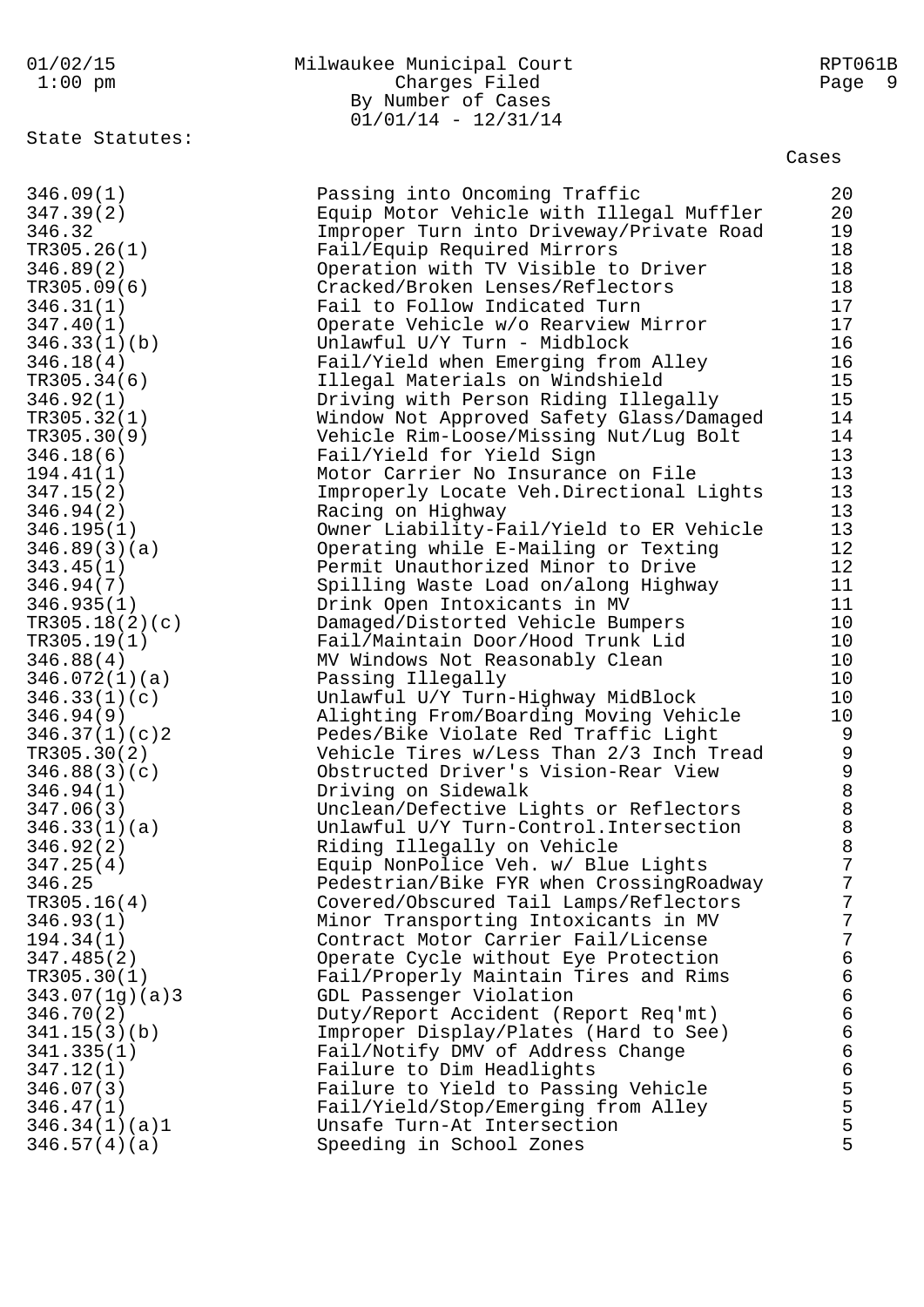# 01/02/15 Milwaukee Municipal Court RPT061B 1:00 pm Charges Filed Page 10 By Number of Cases 01/01/14 - 12/31/14

State Statutes:

| TR305.15(4)                  | Cover/Obstruct Stop Lamp Lenses                                     | $\overline{4}$                               |
|------------------------------|---------------------------------------------------------------------|----------------------------------------------|
| 347.47(2)                    | Towing with Improper Hitches/Couplings                              | $\overline{4}$                               |
| TR305.32(5)(a)               | Rear Window Unauthorized Sign                                       | $\overline{4}$                               |
| 346.88(1)                    | Overloaded Veh./Interfere in Operation                              | $\overline{4}$                               |
| 346.59(1)                    | Impeding Traffic by Slow Speed                                      | $\overline{4}$                               |
| TR305.32(4)(a)               | Vent / Side Window / Unauthorized Sign                              | $\overline{4}$                               |
| TR305.30(3)                  | Vehicle Tires Protrudes >2 Inches Beyond                            |                                              |
| 343.52(1)(a)                 | Sell or Lend Special Identification Card                            |                                              |
| 346.26(1)                    | FYR to Blind Pedestrian                                             |                                              |
| 348.15(3)(c)                 | Violate Class A Hwy Weight Limits                                   |                                              |
| 346.70(5)                    | Falsifying Accident Report                                          |                                              |
| 346.67(1)                    | Hit and Run                                                         |                                              |
| TR325.02(4)                  | Vehicle Equipment Violations                                        |                                              |
| TR305.11(3)(c)               | Tinted Headlamps                                                    |                                              |
| 346.51(1)                    | Improper Parking On/Off Roadway                                     |                                              |
| TR305.18(2)(a)               | Fail/Properly Mount Vehicle Bumpers                                 |                                              |
| 341.15(2)                    | Improperly Attached License Plates                                  |                                              |
| 347.41                       | Defective Speedometer                                               |                                              |
| 346.63(2m)                   | Violate Absolute Sobriety Law                                       |                                              |
| 346.935                      | Drink Open Intoxicants in MV                                        |                                              |
| 346.09(3)                    | Passing in No-Passing Zone                                          | <b>GAAAAAAAAAAAAAAAAAAAAAA</b>               |
| 346.42                       | Interfere w/ Traffic Sign/Signal                                    |                                              |
| TR325.02(1)                  | Fed Motor Carrier Regs (Veh Markings)                               |                                              |
| 346.80(2)(c)                 | Bike Rules-Due Care when Passing                                    |                                              |
| 347.26(6)(b)                 | Tow Truck Warning Lamp Reqm'ts                                      |                                              |
| 346.67(1)(a)                 | Hit and Run                                                         | $\begin{array}{c}\n2 \\ 2 \\ 2\n\end{array}$ |
| 348.10(3m)                   | Operate Veh. w/o Securely Fastened Load                             |                                              |
| 348.09(1)                    | Operating with Load Projecting on Sides                             |                                              |
| 346.13(3)                    | Deviation From Designated Lane                                      |                                              |
| 346.457(1)                   | Owner's Liability-Pass Fire Truck                                   | $\frac{2}{2}$                                |
| 341.15(1m)(a)                | Fail/Attach Rear Regis. Decal/Tag                                   |                                              |
| TR305.13(1)                  | Fail/Maintain License Plate Lamp Wiring                             | $\overline{a}$                               |
| TR305.22(1)                  | Fail/Equip Vehicle Fenders                                          | $\overline{a}$                               |
| 346.90                       | Following/Parking Near Emergency Vehicle                            | $\frac{2}{2}$                                |
| 342.15(4)(b)                 | Transferor Fail/Remove Vehicle Plates                               | $\overline{a}$                               |
| 346.23(2)                    | FYR at Divided Highway                                              | $\overline{2}$                               |
| 346.37(2)                    | Violate Special Traffic Signal                                      |                                              |
| 341.15(1m)(b)<br>TR305.19(3) | Fail/Attach Front Regis. Decal/Tag                                  | 2<br>$\sqrt{2}$                              |
| 343.07(1g)(a)1               | Trunk Lid Open Position No Oversize Load<br>GDL Passenger Violation | $\sqrt{2}$                                   |
| 346.28(1)                    | Pedestrian Fail/Walk on Left Side/Hghway                            | $\overline{\mathbf{c}}$                      |
| 23.33(2)(a)                  | Operate ATV without Valid Registration                              | $\overline{a}$                               |
| 346.18(7)(a)                 | Fail/Yield when Entering Alley                                      | $\overline{a}$                               |
| 346.06                       | Meeting of Vehicle-Wrong Side                                       | $\overline{a}$                               |
| TR305.35(4)                  | Fail/Maintain Windshield Washer/Fluid                               | $\overline{a}$                               |
| 347.455(1)                   | Operate Vehicle w/ Height Modifications                             | $\sqrt{2}$                                   |
| TR305.26(2)                  | Mirror Not Functioning Properly                                     | $\mathbf 1$                                  |
| 346.78                       | Bike Rules-Ride Play Vehicles on Roadway                            | $\mathbf 1$                                  |
| 343.22(2)(b)                 | Fail/Notify Address Change(PhotoLicense)                            | $\mathbf 1$                                  |
| TR305.27(4)                  | Fail/Maintain Safety Belts                                          | $\mathbf 1$                                  |
| 342.15(2)                    | Transferee Fail/Apply New Vehicle Title                             | $\mathbf 1$                                  |
| TR305.20(5)                  | Tail Pipe Not Extend Past Passenger Comp                            | $\mathbf{1}$                                 |
|                              |                                                                     |                                              |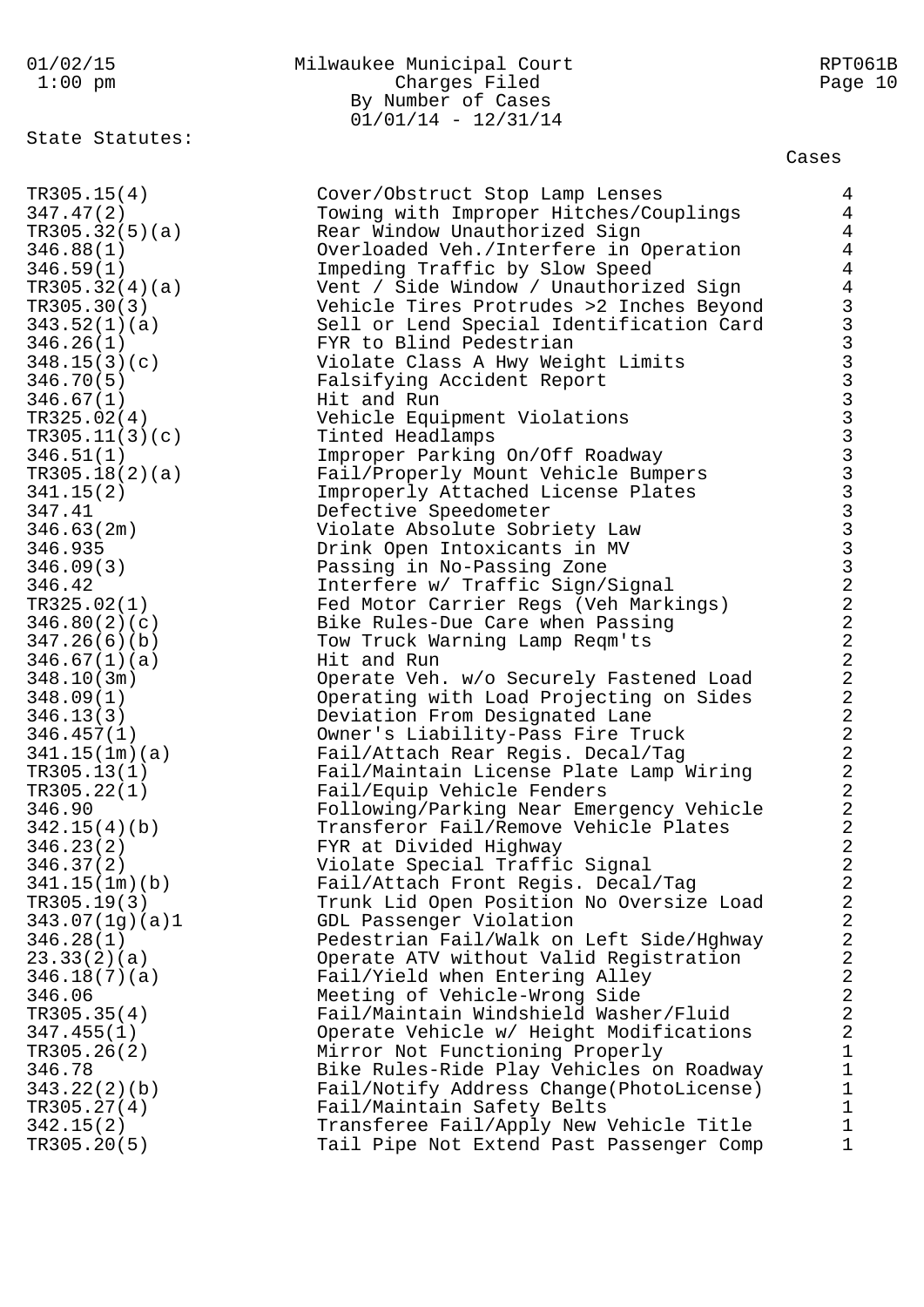State Statutes:

# 01/02/15 Milwaukee Municipal Court RPT061B 1:00 pm Charges Filed Page 11 By Number of Cases 01/01/14 - 12/31/14

#### Cases

TR305.24(3) Fail/Improper Fuel Tank Cap 1 347.23(4) Operate High.Equip.at Night w/o Aux.Lamp 1 341.15(3)(c) Improper Display/Plates (Illegible) 1 346.20(1) Fail/Yield to Funeral Procession 1 345.17(1)(c) False Statement to DMV-ID Card 1 343.305(9)(am) Refusal 1 TR305.28(1) Fail/Maintain Vehicle Speedometer 1 TR327.03(2) Age, Waiver of Physical Disqualification 1 346.18(7)(b) Fail/Yield when Crossing Sidewalk 1 346.80(4) Bike Rules-Ride Where Prohibited by Sign 1 TR305.53 Fail/Equip Trailer Fender/Mud Guard 1 347.413(1) IID Tampering/Failure to Install 1 347.20(1) No Light on Projecting Load at Night 1 23.33(6)(a) ATV-Fail/Display Lighted Headlamp 1 343.05(3)(c) Operate Moped w/o Valid License 1 23.33(4)(b) ATV-Operation on Highways 1 346.44(1)(b) Fail to Stop/RR Crossing Signal 1 347.489(2) Operate Bike/Cycle w/o Functioning Brake 1 346.44(2) Driving Through/Around RR Crossing Gate 1 347.36(3) Fail/Maintain Veh.Brakes/Working Order 1 TR305.29(6) Fail/Maintain Springs/Shackles 1 346.804 Bike Rules-Fail/Yield,Etc. on Sidewalk 1 346.803(1)(a) Bike Rules-Fail/Signal, Etc. on Bike Way 1 347.45(1) Operate Motor Vehicle w/o Proper Tires 1 346.28(2) FYR to Pedestrian on Sidewalk 1 346.31(4) Improper Left Turn/On 3-Lane Highway 1 346.18(3m) Fail/Yield/Uncontrolled T Intersection 1 346.52(1)(f) Stopping/Standing-Double Parking 1 347.26(1) Vehicle Optional Light Restrictions 1 TR305.35(2)(a) Windshield Wiper Not Function 1 TR305.29(5)(b) Fail/Maintain Steering Wheel 1 TR305.20(1) Fail/Properly Maintain Exhaust System 1 343.07(1g)(bm) GDL Passenger Age Violation 1 TR101.02(2)(j) Unnecessary Acceleration 1 346.07(2) Unsafe Cutting in When Passing 1 346.94(20)(a) Opening Car Door on Highway-Adult 1 346.12 Driving Through Safety Zone 1 348.15(3)(a) Violate Class A Hwy Weight Limits 1 346.16(2)(a) Pedestrian/Bike/Cycle on Expressway 1 346.24(3) Passing Vehicle Stopped for Pedestrian 1 348.15(3)(b) Violate Class A Hwy Weight Limits 1 346.55(3) Parking on Private Property w/o Consent 1 347.07(2)(c) Operate Vehicle w/ Flashing Light 1 TR305.33(2) Defroster/Defogger Not Function Properly 1 343.52(1)(b) Unlawful Display of Special ID Card 1 348.17(1) Violation of Special Weight Limits 1 TR305.16(2) Fail/Properly Maintain Tail Lamps 1 346.455 Fail/Stop for Fire Truck at Fire Station 1 348.06(1) Operate Vehicle(Excess Height) w/oPermit 1 342.05(4) Failure to Obtain Vehicle Title 1 346.91 Crossing Fire Hose 1 346.52(1)(d) Stopping/Standing on Sidewalk 1